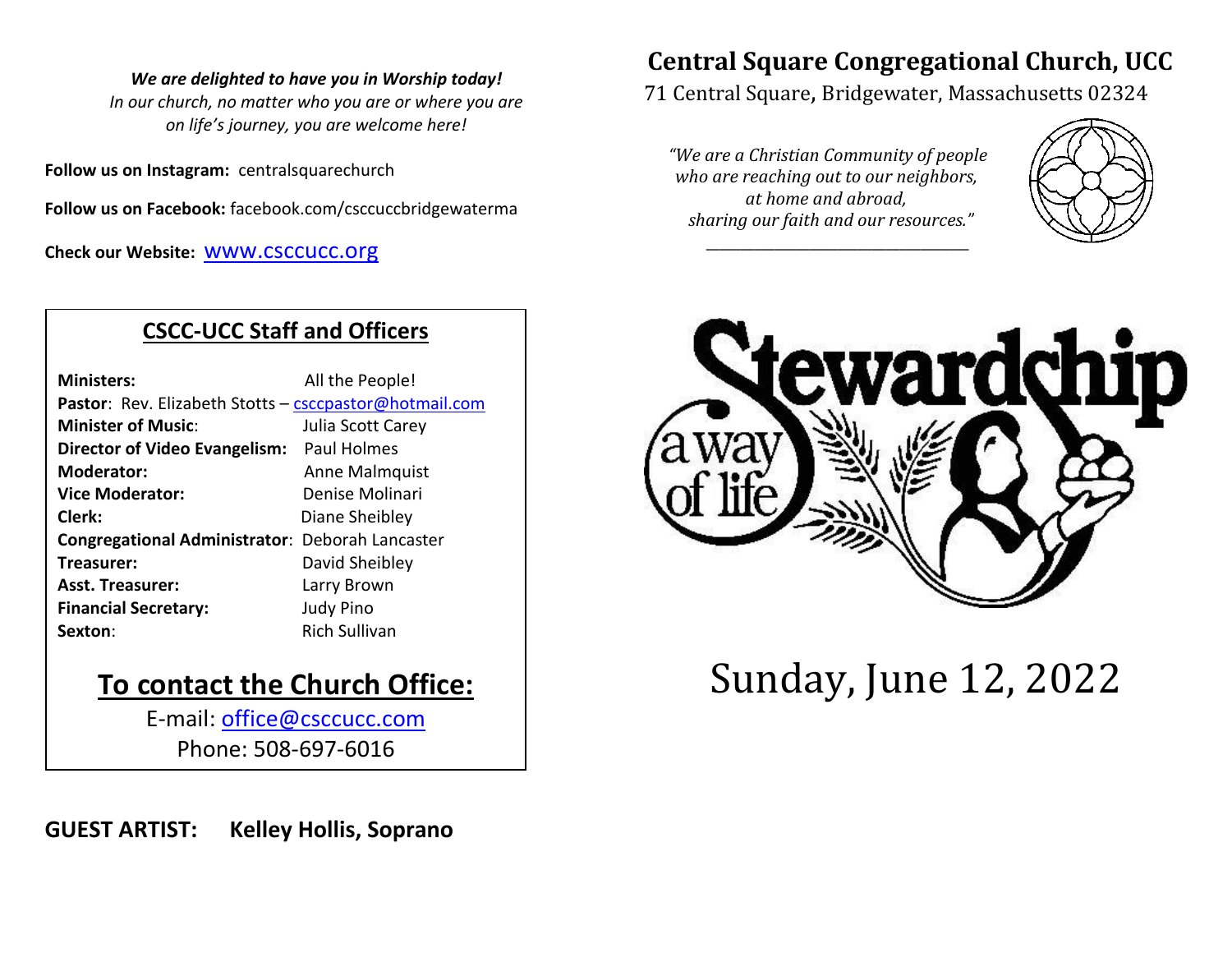*Please Note: This service is subject to change by the guidance of the Holy Spirit \* Denotes please rise in body or spirit.*

*\_\_\_\_\_\_\_\_\_\_\_\_\_\_\_\_\_\_\_\_\_\_\_\_\_\_\_\_\_\_\_\_\_\_\_\_\_\_\_\_\_\_\_\_\_\_\_\_\_\_\_\_\_\_\_\_\_\_\_\_\_\_\_\_\_\_\_\_\_\_\_\_\_\_\_\_\_\_\_\_\_\_\_\_\_\_\_\_\_\_\_\_\_\_*

| Prelude:                                                                                                                                                                                                                                                                                                                                                                                                                                                                |                                                                                                                                                                       | "Holy, Holy, Holy" |           | Lloyd Larson |  |
|-------------------------------------------------------------------------------------------------------------------------------------------------------------------------------------------------------------------------------------------------------------------------------------------------------------------------------------------------------------------------------------------------------------------------------------------------------------------------|-----------------------------------------------------------------------------------------------------------------------------------------------------------------------|--------------------|-----------|--------------|--|
| <b>Welcome and Announcements</b>                                                                                                                                                                                                                                                                                                                                                                                                                                        |                                                                                                                                                                       |                    |           |              |  |
| <b>Invitation to Fellowship</b> (If you are new or visiting, please include your address,<br>phone number, and e-mail address when you sign the fellowship pad at the end of the<br>pew so that we may properly welcome you to our community.)                                                                                                                                                                                                                          |                                                                                                                                                                       |                    |           |              |  |
| Introit:                                                                                                                                                                                                                                                                                                                                                                                                                                                                |                                                                                                                                                                       | " $Psalm 150"$     | Ned Rorem |              |  |
| *Call to Worship (based on Luke 11:9, Matthew 7:7)                                                                                                                                                                                                                                                                                                                                                                                                                      |                                                                                                                                                                       |                    |           |              |  |
| One:                                                                                                                                                                                                                                                                                                                                                                                                                                                                    | Jesus said, "Ask, and it will be given you;<br>search, and you will find;<br>knock, and the door will be opened for you."                                             |                    |           |              |  |
| All:                                                                                                                                                                                                                                                                                                                                                                                                                                                                    | Holy One, as we search now, let us find you.<br>As we knock, open the door to us.<br>Let us know you, that we may praise you;<br>and love you, that we may serve you. |                    |           |              |  |
| *Opening Prayer                                                                                                                                                                                                                                                                                                                                                                                                                                                         |                                                                                                                                                                       |                    |           |              |  |
| O God who is greater than the most powerful forces in this world,<br>Through our worship today, enable us to be still and know<br>that You are God.<br>O God who answers out of the whirlwind of everyday life,<br>breathe in us Your Holy Spirit to strengthen, comfort,<br>and guide us in the midst of life's storms.<br>O still, small voice, speak to us this hour<br>that we might become makers of Your peace<br>in our homes, in our communities, in our world. |                                                                                                                                                                       |                    |           |              |  |
| We pray all this in the name of the One who opens doors. Amen                                                                                                                                                                                                                                                                                                                                                                                                           |                                                                                                                                                                       |                    |           |              |  |
| *Opening Hymn #277:<br>"Holy, Holy, Holy"                                                                                                                                                                                                                                                                                                                                                                                                                               |                                                                                                                                                                       |                    |           |              |  |
|                                                                                                                                                                                                                                                                                                                                                                                                                                                                         | <b>Gospel Reading:</b>                                                                                                                                                | Matthew 6:1-21     |           | (Pg. 787)    |  |

| <b>Musical Offering:</b>   | "The Lord's Prayer"                     | <b>Albert Hay Malotte</b> |  |
|----------------------------|-----------------------------------------|---------------------------|--|
| Sermon:                    | A Message from the Moderator            |                           |  |
| <b>Musical Offering:</b>   | "The Post and His Song"                 | Florence B. Price         |  |
| <b>Invitation to Give:</b> | A Message from the Chair of Stewardship |                           |  |
| <b>Musical Offering:</b>   | "I Bind Unto Myself Today" Kerry Lewis  |                           |  |
| <b>Prayers</b>             |                                         |                           |  |

**Celebrations and Concerns Moment for Meditation The Lord's Prayer** (Please use the wording that is most meaningful for you.)

*Our Father, who art in heaven, hallowed be thy name. Thy Kingdom come, thy will be done, on earth as it is in heaven. Give us this day our daily bread and forgive us our sins, as we forgive those who sin against us. And lead us not into temptation, but deliver us from evil. For thine is the kingdom, the power and the glory forever. Amen.*

**\*Closing Hymn #273:** *"Praise with Joy the World's Creator"*

## **\*Benediction:**

**Postlude:** *"Holy, Holy, Holy"* Hal H. Hopson

God is still speaking,<br>**UNITED CHURCH**<br>OF CHRIST